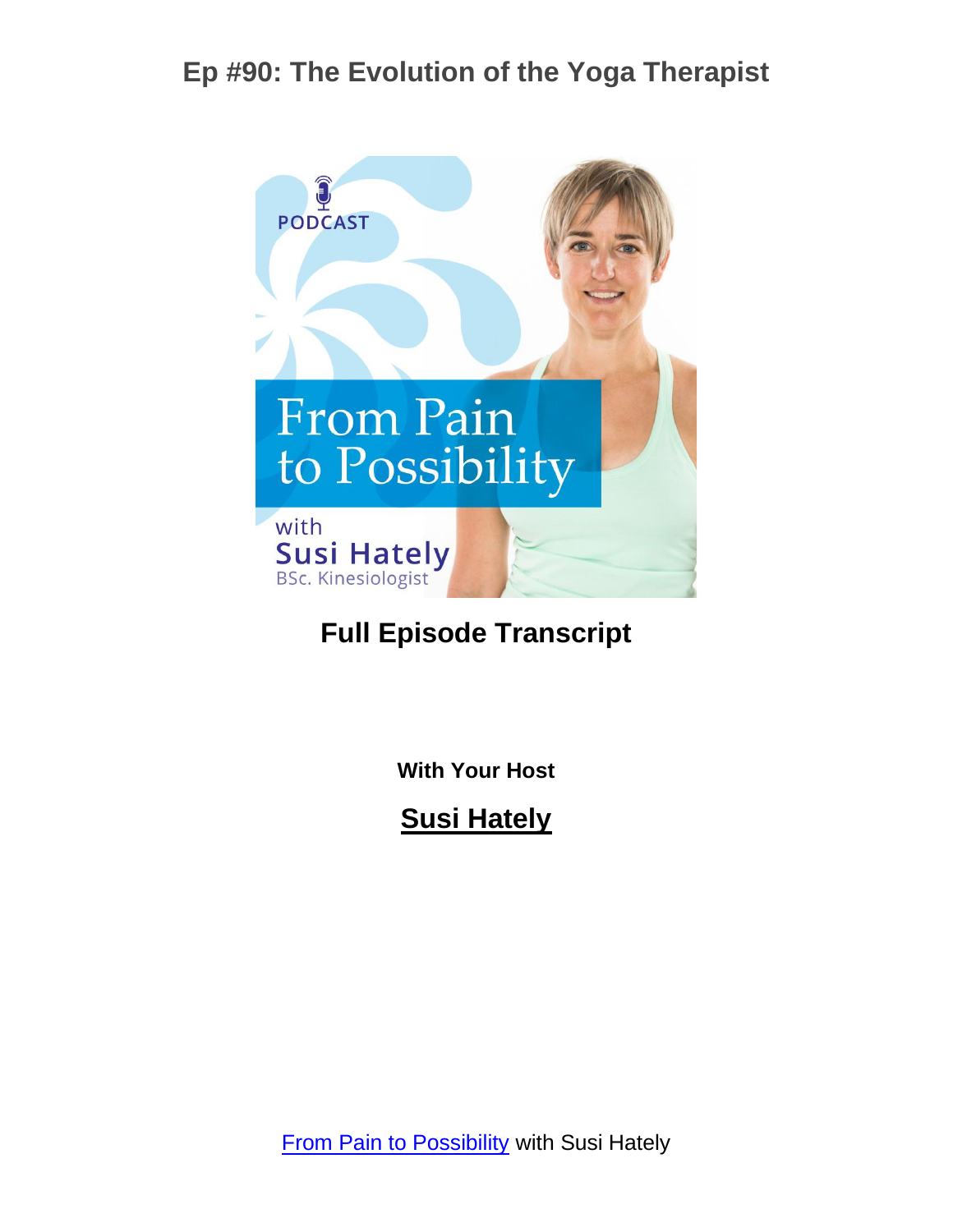**Male Announcer:** You're listening to *From Pain to Possibility* with Susi Hately. You will hear Susi's best ideas on how to reduce or even eradicate your pain and learn how to listen to your body when it whispers so you don't have to hear it scream. And now here's your host, Susi Hately.

Really quick before I get into this episode I want to make a significant announcement that we are hiring at Functional Synergy. We are specifically looking for someone with proven expertise in YouTube management as well as social media management.

So if you fit the bill, you love what we're talking about, we would love to talk with you. We have our job description and outcomes and all of that awesome stuff so that you know exactly what success looks like. And if you would love to be part of our team send us a note to [health@functionalsynergy.com.](mailto:health@functionalsynergy.com)

With this episode I want to share something that I've only recently been really able to articulate. Given the years that I have been training yoga therapists, given the years that I have been working in the arena of rehabilitation utilizing yoga as my primary modality. And seeing yoga therapists being trained and being able to have a keen eye for those who are really good, and then those who are growing, and those who are struggling.

So with this episode I want to share some of the insights. I actually posted this document on our Slack boards for our certification program just last week. And it's been a really interesting tool for people's brains to really harness where they're at and then how they can move forward and grow.

Because the reality is, at least through the certification program that I run, there's an evolution of your thinking, there's an evolution of your being, there's an evolution of how you are with your clients. Which is really what puts in a lot of fuel towards growing a client base of really seeing the results that you're getting and gaining consistency with what it is that you're doing. So that when people graduate, they have solid client bases and they feel really confident in what it is that they're doing.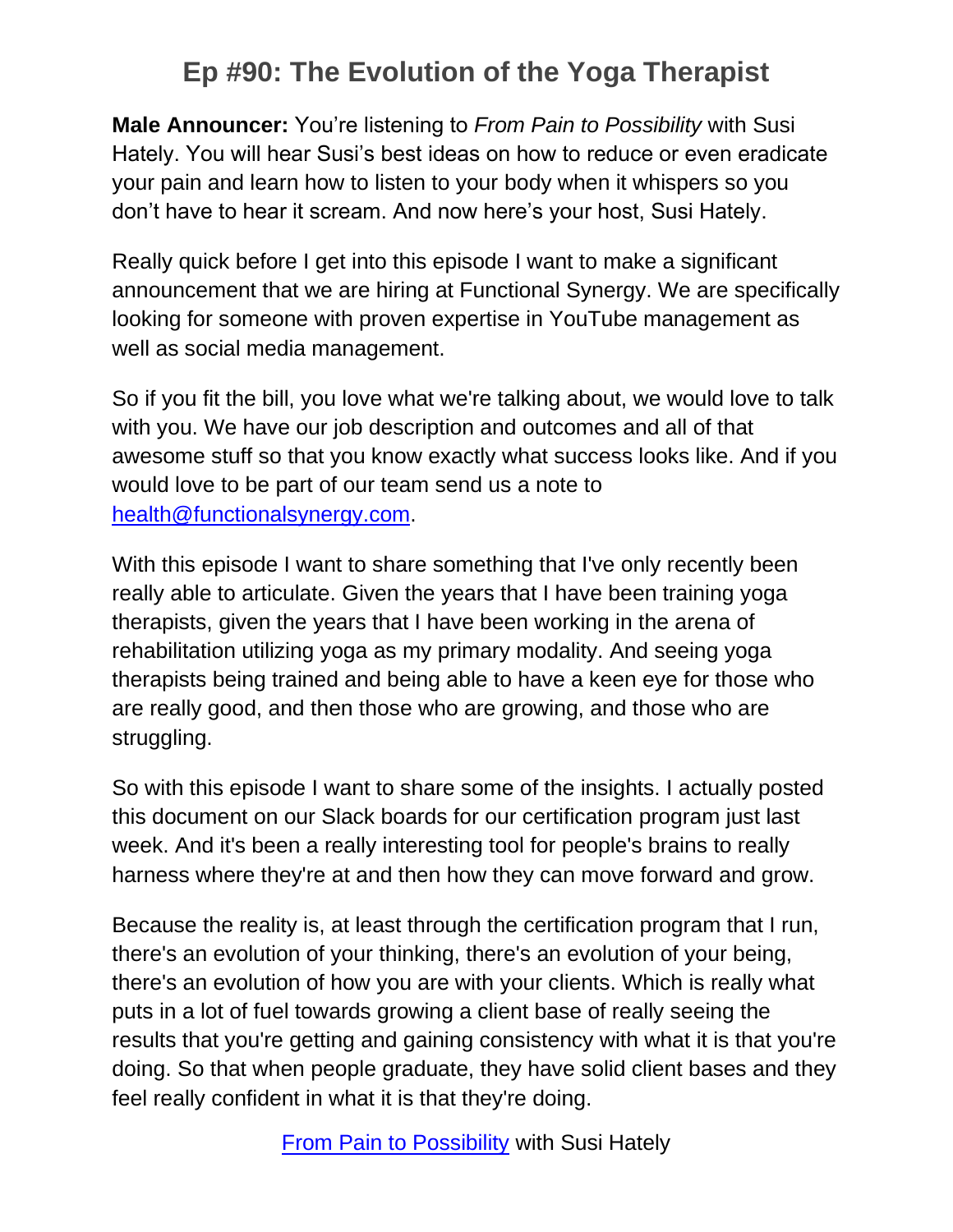So before I get into that list, I just want to mention if you are interested in our certification program, we are taking applications for it right now. Our first module begins, we have one in March, and we have another module one in April. And then the remainder of the program, for those of you who want to go on starts in June.

And it's a tremendous journey towards growing a client base, getting consistent results, and growing yourself out of pain. So if you're interested, send us a note to [health@functionalsynergy.com](mailto:health@functionalsynergy.com) and we can give you all the goods.

So to get into these three phases that I've organized the data over the number of years of training teachers and just seeing other teachers out there. And this actually pertains to a lot of health professionals I find too, physical therapists, chiropractors, physicians that you can really see those who are super at their craft and those who are new or struggling or growing, the distinctions are really, really clear. So here are a few points that might be interesting.

So I call this first phase, the pre-synergy phase where so many trainees start. And they find that the technical work of biomechanics, of anatomy, of seeing movement, it's just really stressful. It's hard, it's confusing, and there's often a mysteriousness to it. And what I mean by that is they've already started to tap into that anatomy and biomechanics are not the answer all of the time.

They've tried a number of templates, they've learned a bunch about how the body moves. And yet it either hasn't worked for them or it hasn't worked for a friend or a colleague. So they recognize that just knowing the anatomy or the biomechanics is not the way in. It's part of the answer, but it's not the whole answer. And so there's this mysteriousness and confusion of what to do next.

Because of this, there's also a lot of second guessing, there's a lot of doubt. There's a looking for the right answer and hoping and praying that whatever they do is going to work. It's easy to get wrapped up into this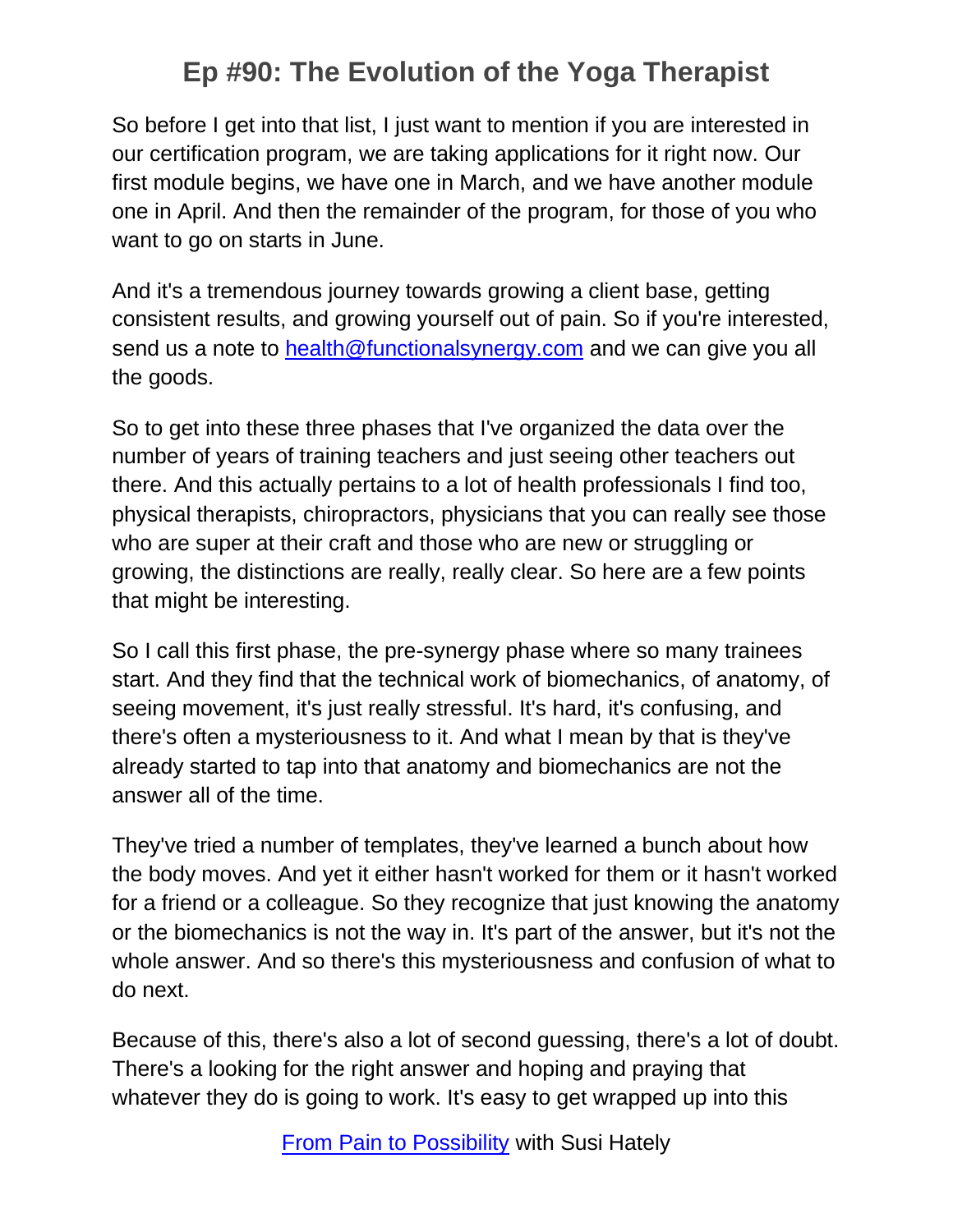notion of a right or a wrong way of doing things and like the right application of yoga therapy, the wrong application of yoga therapy. Being like so sure of what contraindications are and being really prepared before a client comes around like what do I do with this person who has this condition?

There's an obsession with finding the what, the why, and the how. And there's a looking out around them. There's a lot of internet searching and social scrolling, finding the thing that's the thing that's going to get them to the place where they think they need to get to.

There is a tendency to want to define yoga therapy because there is a belief that if they can just explain what yoga therapy is, that will get all the clients that they want. But that's actually not the case. Trying to explain yoga therapy is not what's going to bring in more people. People don't come to a practitioner because of the yoga therapy piece, not a lot anyway.

So then what begins to happen is as the person practices and as they start to gain more awareness, as they start to learn the concepts that I teach, they start to move into the second phase. Which is really them growing awareness, and clarity, and connection, and courage, right? And they start to get some traction.

Already, they've had clients who have gotten out of pain. It's less of a mystery about why they've gotten out of pain. So the first few times, it's like, "Woo-hoo, I got someone out of pain!" And they're super excited, which is great because that's the first couple of times getting under their belt.

But then they get like five people, and then there's six people. And then they've got a client list of about 10 people or 11 people who have successfully reduced or eradicated pain. And there's less of a mystery as to why this has happened.

They're gaining more understanding about what they're doing to contribute to the scenario. And they are really clear on how their client is contributing to the scenario. They're getting a really clear sense of what the healing relationship really is all about and they recognize that they have influence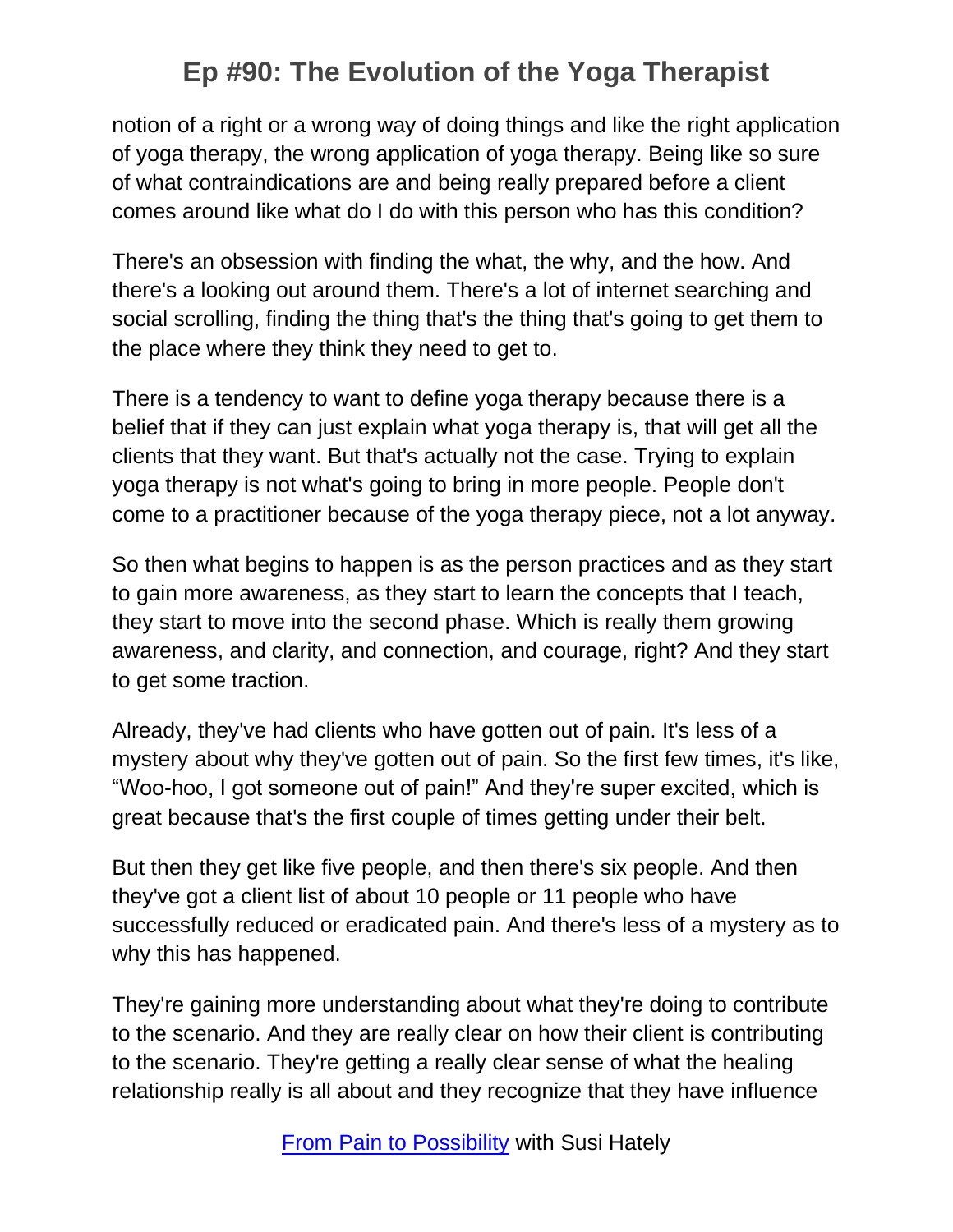and impact. But it's really distinct from being responsible for what happens with the client.

No longer is there a right or a wrong, just as we learn in a variety of different ways that any stimulus can be someone's poison or someone's medicine, the same person even. And within a population of people with the same condition some things work really well for some people, and some things work really well for others.

And there's a greater clarity as to what might be the so-called poison and what would be the so-called medicine. It's what is needed at that moment and there's a greater clarity and accuracy with getting the correct stimulus at the time.

And what's important about getting more accurate with what you're choosing is that you are looking at the data, you're looking at the results for the feedback and direction. So it's not trying to memorize a whole bunch of exercises in the rolodex in the head, it's that you're really seeing how the stimulus impacts and how it changes what's going on in someone's body and mind.

There's a recognition that this reduction of pain really is about a reconnection. A re-connection of the body parts, a re-connection to brain and body, a greater connection of feeling force and the way that loads move through a body. There's a different way of how those loads are being dissipated, absorbed, transferred.

And the work that they're doing as a practitioner is a lot less effortful. And they're noticing that they're a whole lot more creative and willing to experiment within the realities of the results that are being gotten. It's not just experimenting for the sake of experimenting. It's not just throwing something against the wall. But there's a process through which they are going and that they're making decisions and that they're working with the client and taking in the dialogue that's happening between them and their client.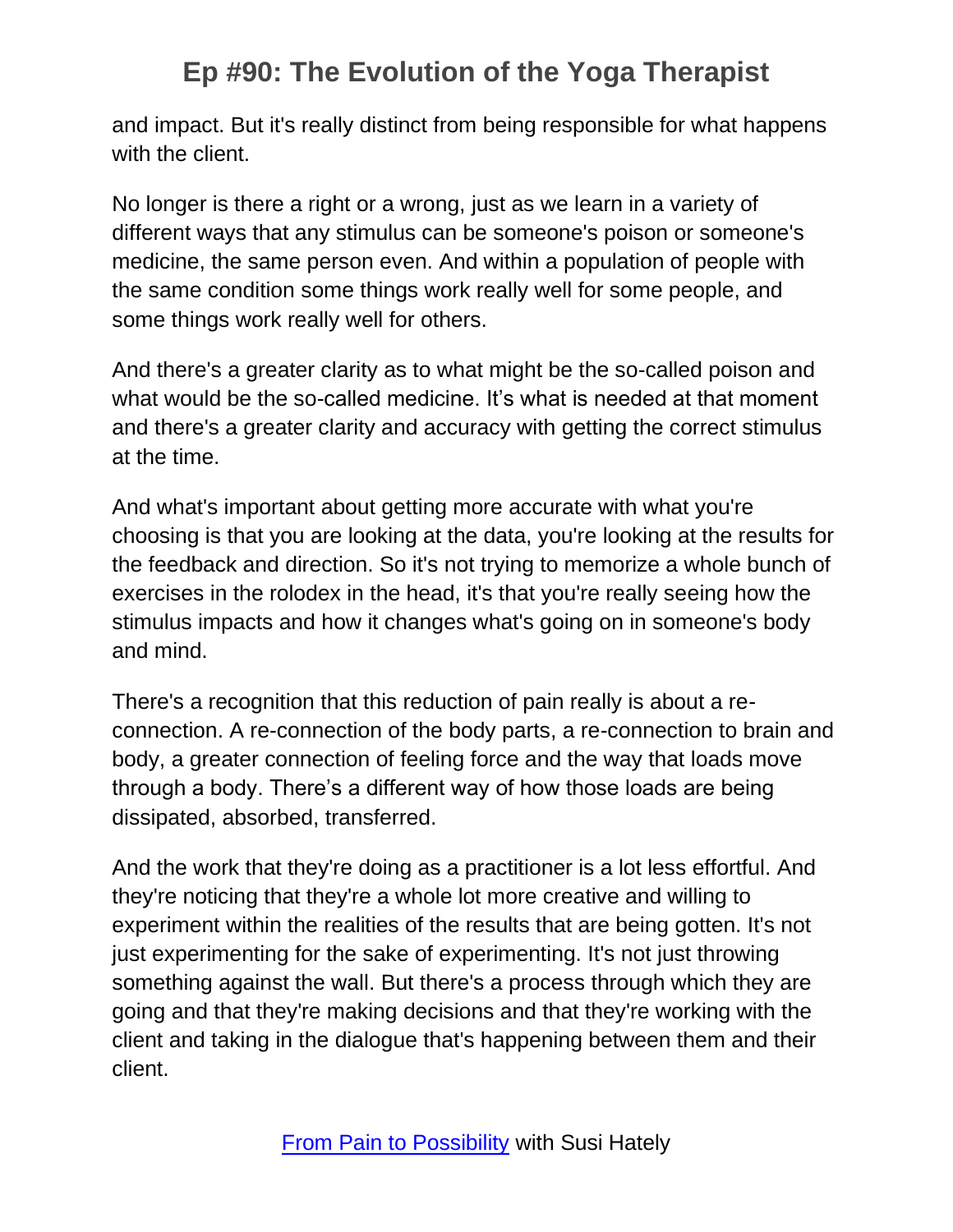They're starting to really, really see that, yes, anatomy and biomechanics matter and it's only part of the story. That helping someone really drop into their body to really embody the process is vital. They're recognizing that sometimes, yes, knowledge, and understanding research, and being able to explain that to a client, giving the client knowledge can sometimes quiet the mind so that the person can settle into their body. Like it creates that sense of safety.

But there's, again, only so far intellectual knowledge will take someone. At some point, we've got to help them drop into their body. And understanding the tools that enable a person to do that or to have that happen. As this is all occurring, simultaneously with this there's a lot more kindness that the yoga therapist has for themselves.

There's a lot more compassion, that when they've made a mistake, maybe didn't give a cue that really landed well, or they did choose something maybe like a stimulus, like as an exercise or a technique didn't work. Maybe the pain levels went up for their client. There's less kind of like, "Oh, I made a mistake." There's more like, "Oh, all right, that didn't work. What about it didn't work? What result here is happening? How can I make this better? How can I support this person?"

There's a responsibility and there's not as much of a riled up-ness. The nervous system is a lot more calm, even when there's a boo boo that was made in terms of what was decided. But they recognize they're making the decisions of how they're working with their client in their very, very best brain with all of their heart.

They're utilizing their intuition and sometimes they make mistakes, right, because of the assumptions that they make. But they're getting clearer and clearer and clearer on what's impacting those assumptions so they make better and better choices. So then with that, obviously, when they're in this space, their client roster is growing. And there's just this greater sense of quiet and calmness about what it is that they're doing.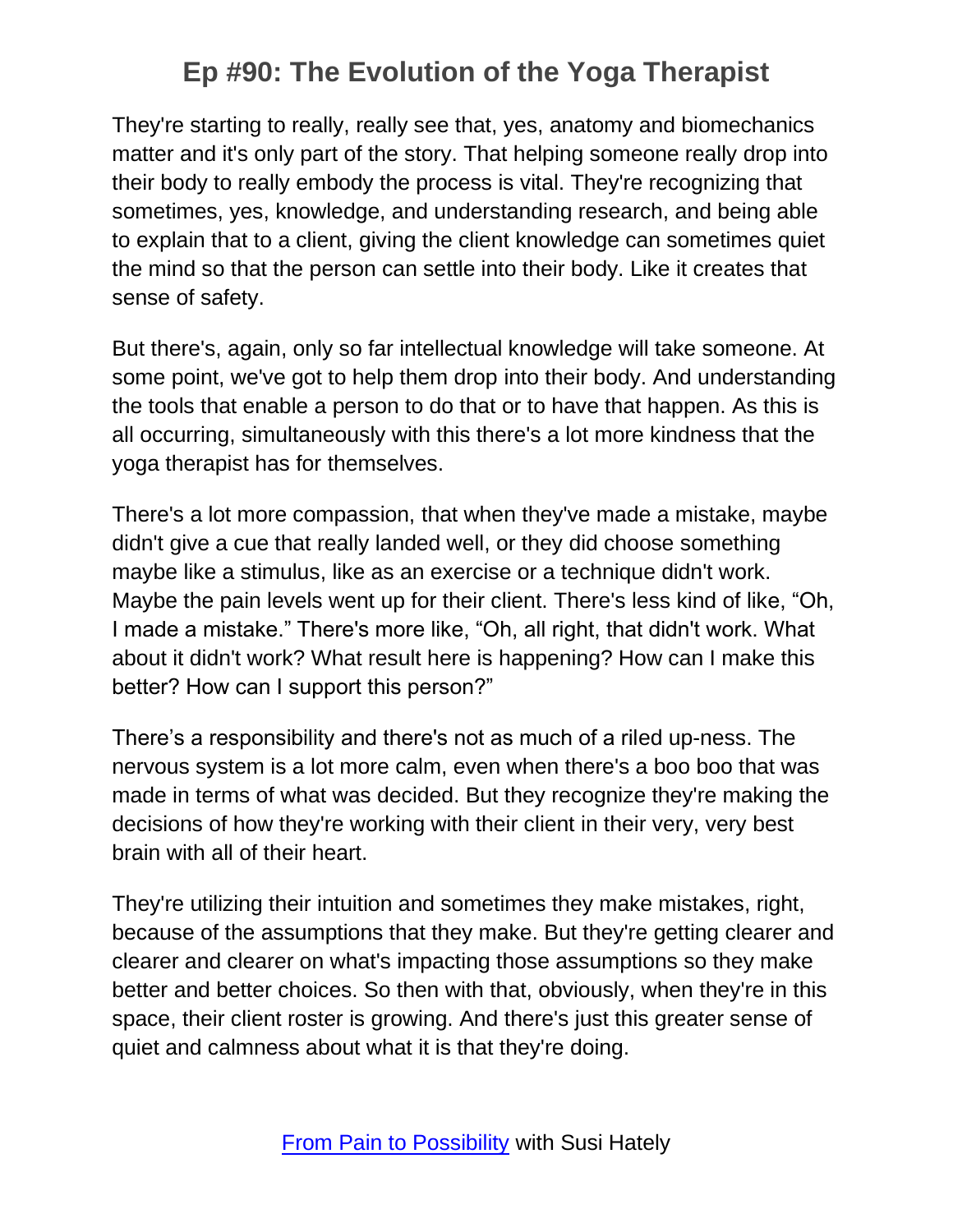Now, before I get into phase three, a lot of my trainees who are in certification, this is where they come to in about a month or two when they're in the program. Like there's this real realization of all of these pieces coming together. And they're able to settle into their own bodies.

And we like to say in our certification program that we can only take people as deep as we've taken ourselves. Because when they can have that for themselves, it's just a lot easier for them to have that with their clients. I'd even say that it's not even a lot easier, it's like a non-negotiable. When you have that for yourself, it just arises for your other person.

So then what begins to happen when they get to phase three, which I call functional synergy, which is entirely on purpose and deliberate given the name of my company, Functional Synergy. It really is the blending of so many factors that make magic happen. And things really, really take off. And there's real enjoyment on becoming clearer and clearer with oneself. And the clarity becomes almost calming.

The relationship that one has with their client truly is a power with versus the typical medical model relationship which is power over. They really understand what healing is and how it's an ever evolving process of deeper love, connection, awareness, and feedback. That they only are focusing in on results. They are a data hound, they love results and they know that they can tweak them toward the goals they want for the outcomes their client wants.

They're seeing this relationship of how this lands in their body, in their businesses, and in their lives. And while I didn't mention this in the earlier phases, because it's more jargon-y, within my own company I talk a lot about whispers and yellow lights. And there's a well-known phrase that's not mine, which is listen to your body when it whispers and you won't have to hear the body when it screams.

And as people get into this phase three of functional synergy, they're listening to some very, very quiet whispers. They can tune into their bodies and their minds at a very, very deep, nuanced level. And they become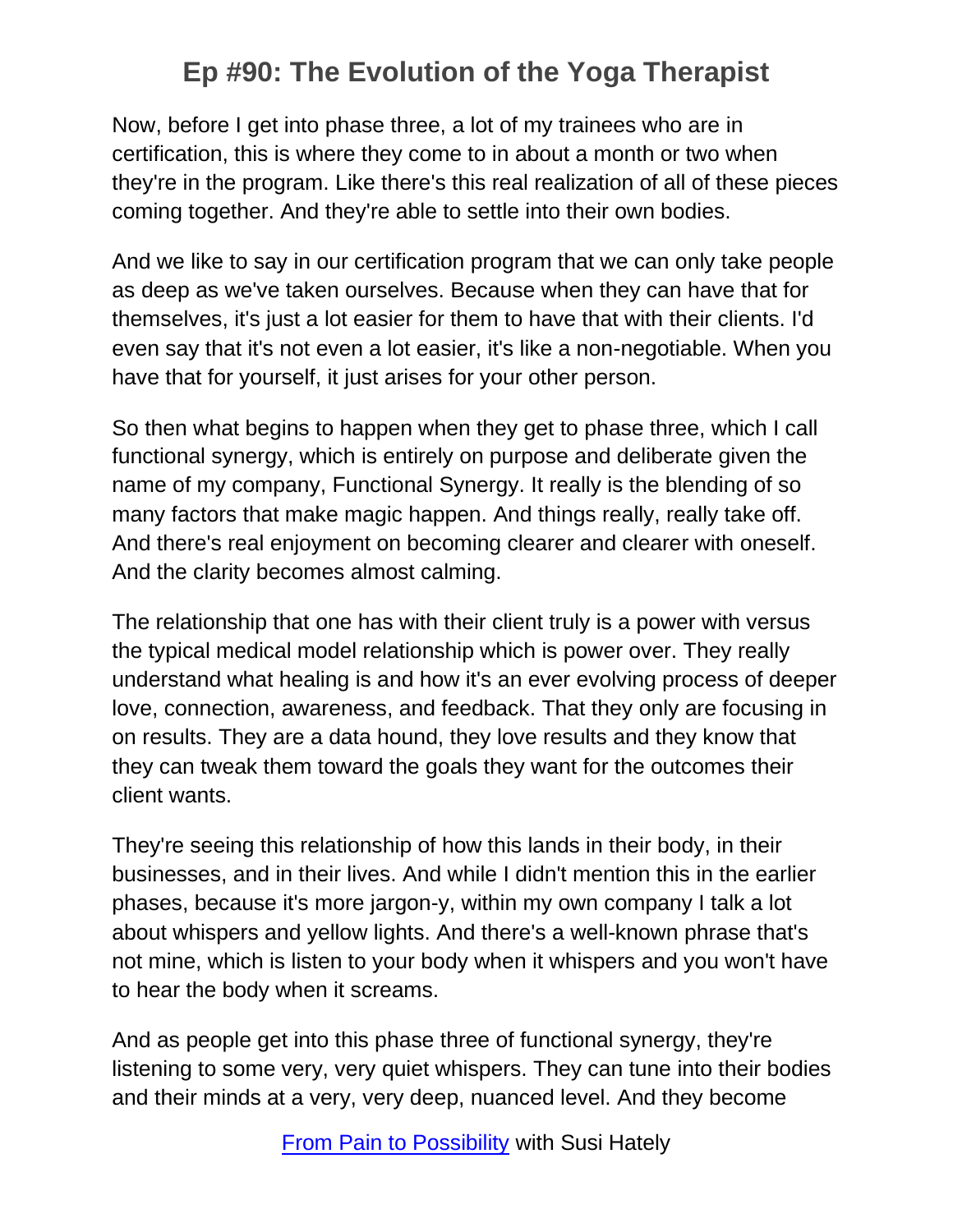excited about becoming even more nuanced, right? And they can tune in more clearly, more refined.

They start to really come into a space of like the traumas and the wounds that they've had over the course of their life. They're not making as many decisions from those spaces, which can be kind of like a defensive type of process. But rather, they're really stepping into a place of love and a place of power. A place where they really honor themselves. And their ability from that space to see movement patterns is amazing.

They see compensation. They hear what's being said and not being said. They see the layers of their people, of their clients, they can see the context a lot more clearly. They see less of what's wrong and they see more of the whole being. And a lot of times in the pain science world they talk about well, you know, people are complex, pain is complex. And they now see that as not a problem.

They love the complexity of the human. And because they're so quiet inside, they're able to see where the best place is to work with with the client. So the complexity of being human is not a bad thing, it actually enables them to choose more wisely and more accurately.

They love results. The confidence that they have gained enables for more courage, more clarity. They're no longer mystified about why they get the results they do. Like it's just really, really clear as to why people are coming, that they're actually really good at what they do. They know it.

And they themselves have really dropped into their own bodies. And they are a powerful example of what's possible. They eat their own cooking, and they're not throwing up. And even when life gets hard, they still love themselves through all of it.

So that's a synopsis of some of what I wrote up for our certification groups of these phases that I see people moving through sort of pre-synergy, and then the awareness, connection, clarity, courage phase. And then the